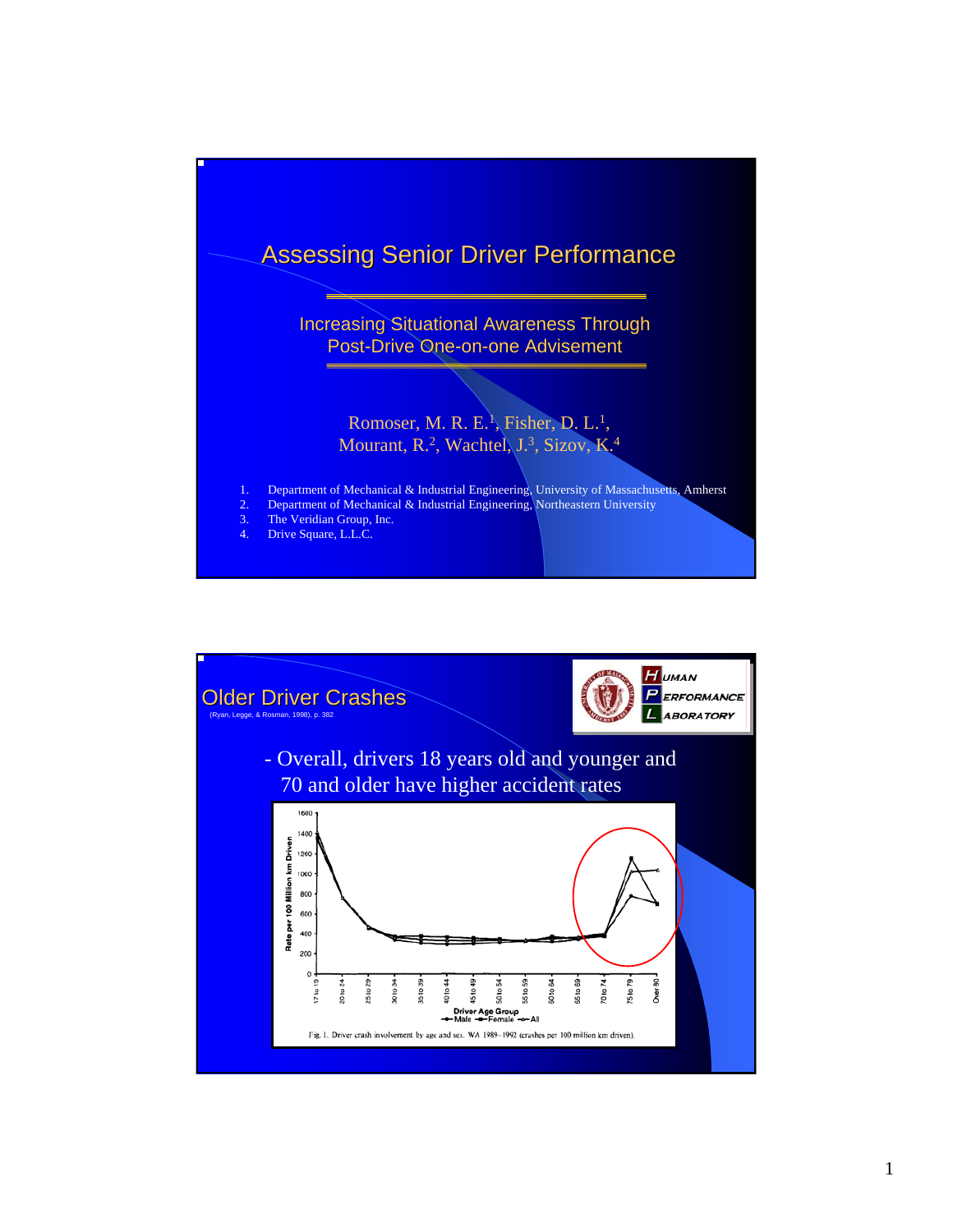

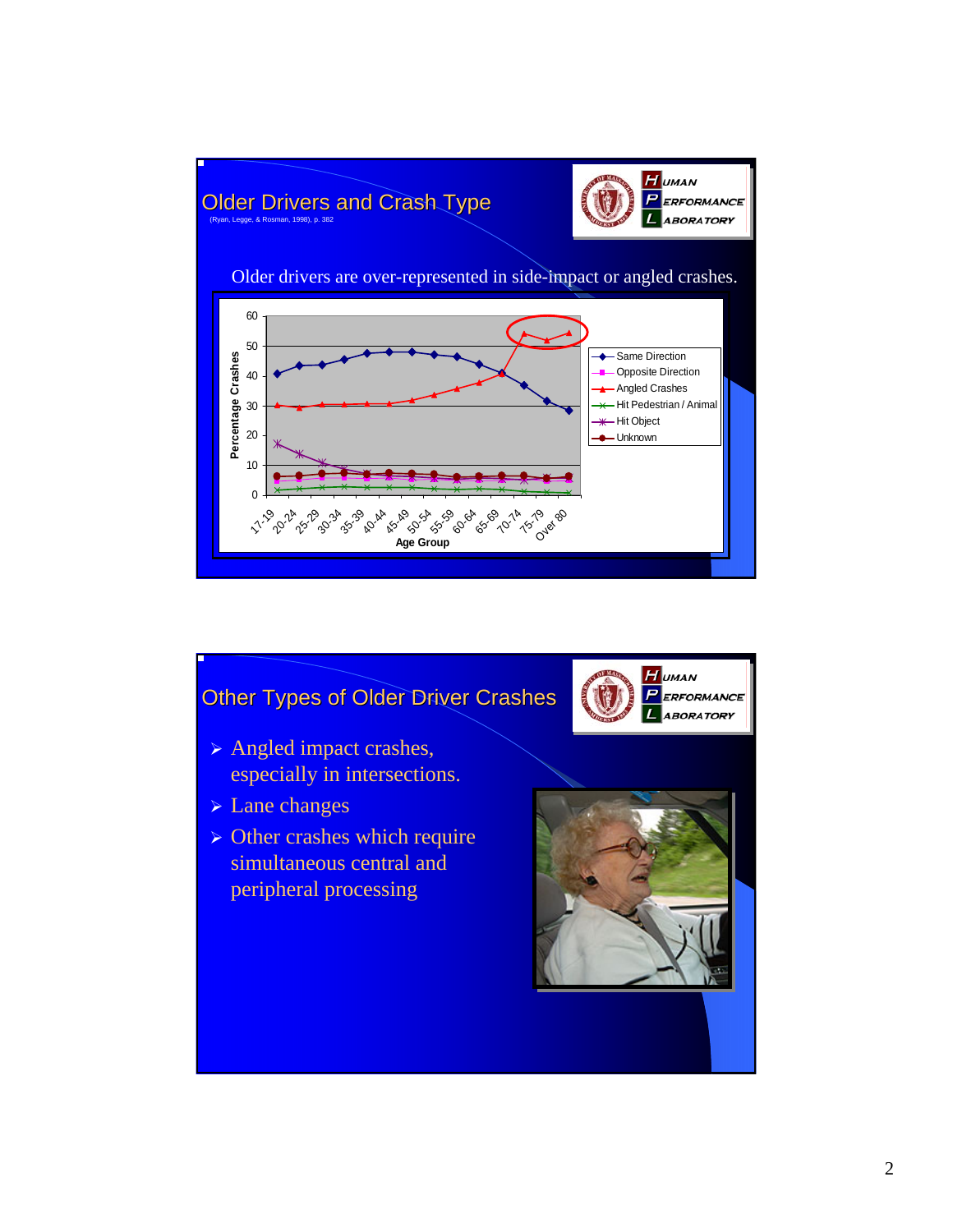### **Causes of Crashes**



- $\triangleright$  Arthritis and other musculoskeletal disorders
- $\triangleright$  Slowed response times
- $\triangleright$  Decreases in the ability to multitask central and peripheral stimuli

### **Goals of Research**



- ¾ Determine whether older drivers are overinvolved in the same crashes on the driving simulator as they are in the real world
- ¾ Develop a feedback and advisement program that is individually tailored to the mistakes that an older driver makes in the simulated world
- **Example 2** Determine whether feedback and advisement program alters drivers' attitudes about their safe driving practices.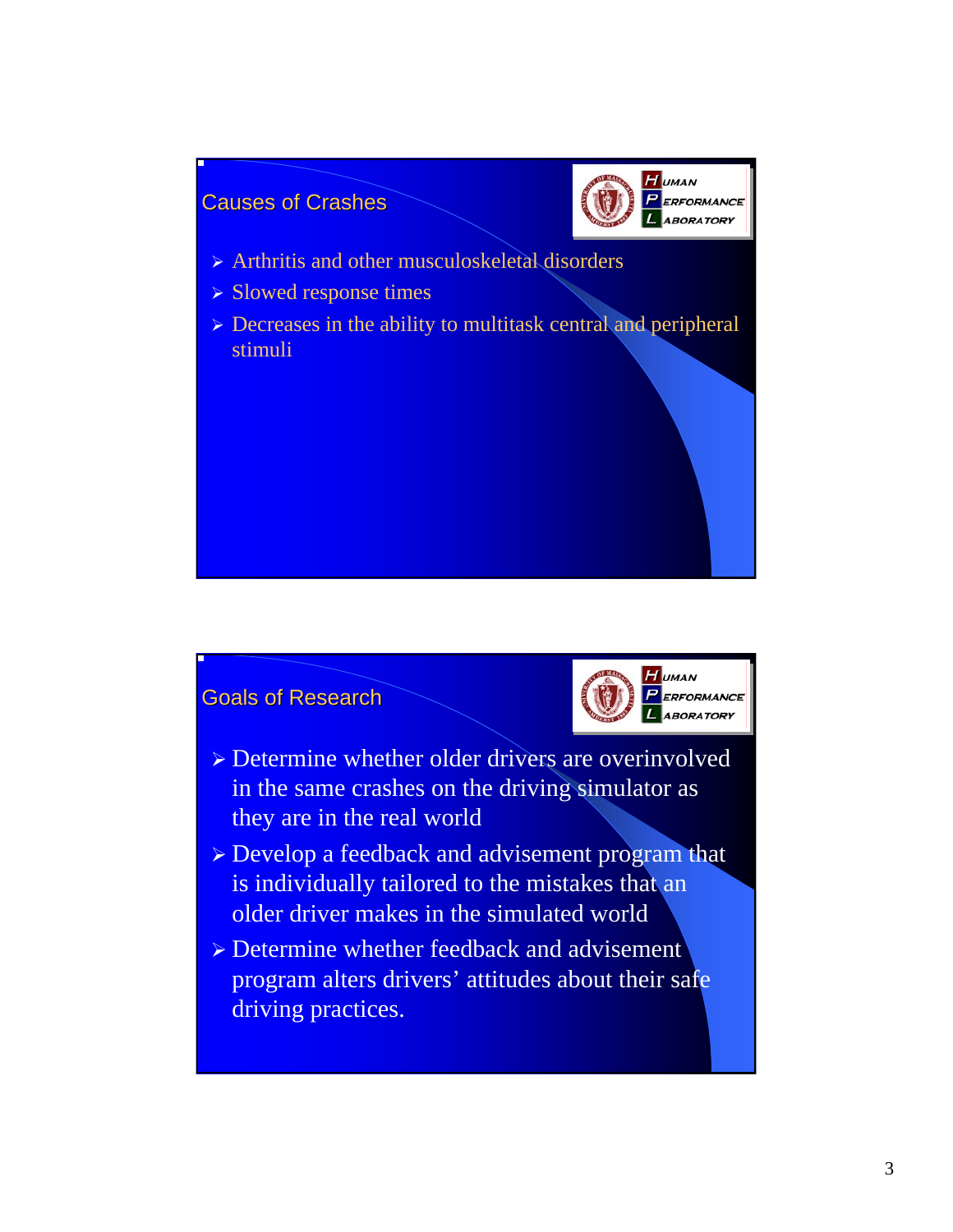### **Older Drivers & Situation Awareness**



- ¾ Level 1 Situation Awareness (perception)
	- Ability to perceive elements in the environment
	- Older Driver Impact: *Visual, physical, cognitive disabilities can negatively impact Level 1 SA by impeding detection, making it difficult to achieve accurate Level 2 SA.*
- $\triangleright$  Level 2 Situation Awareness (comprehension)
	- Integration of multiple pieces of information & determining relevance.
	- Older Driver Impact: *Cognitive slowing, decreased short term memory span, disinhibition, diminished UFOV can make it difficult to achieve Level 3 SA.*
- ¾ Level 3 Situation Awareness (projection)
	- Ability to forecast future situational events & dynamics

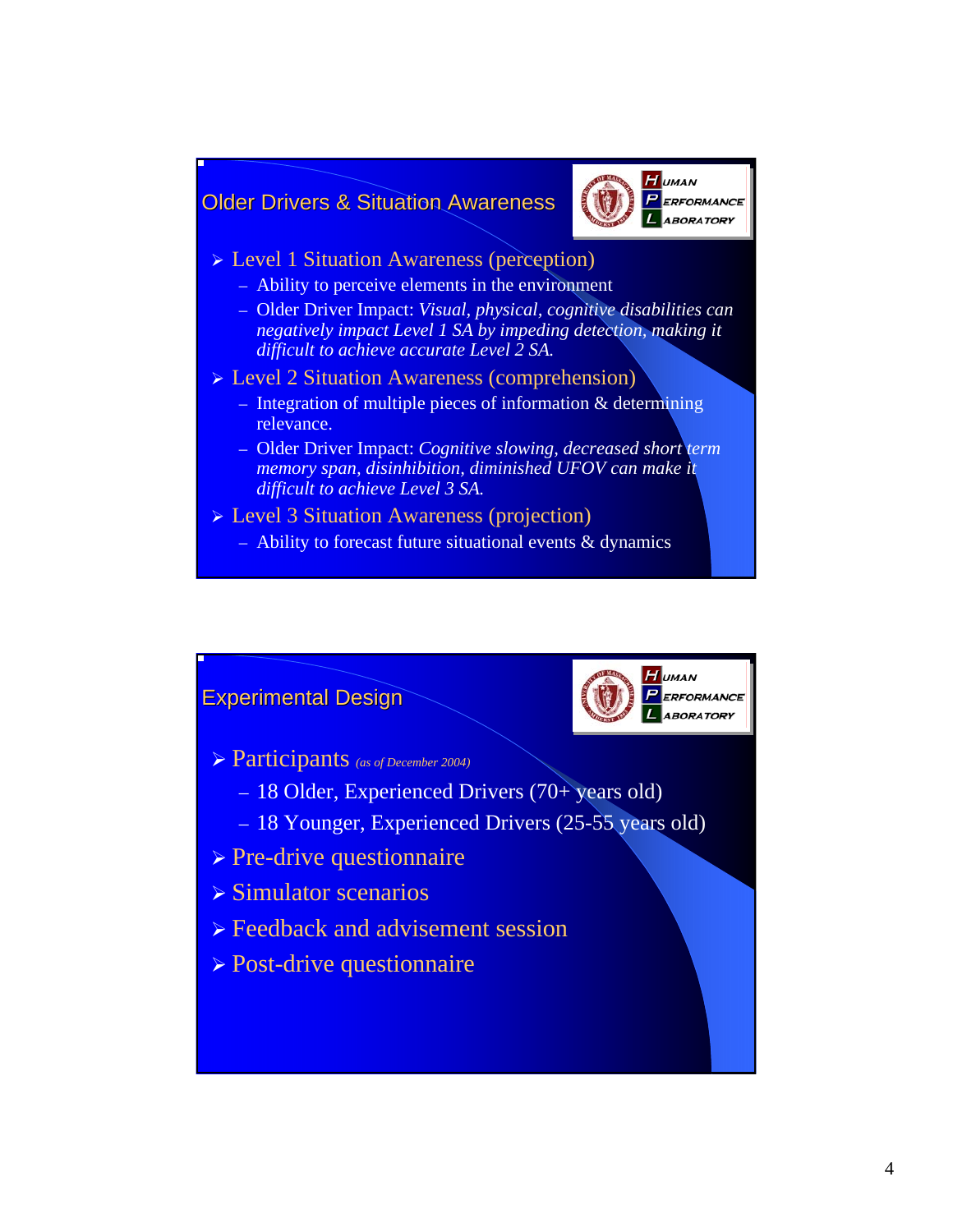### **Pre-Drive Questionnaire**



- $\geq$  1) When stopped at an intersection, I look left or right before proceeding into the intersection to make sure that there are no oncoming cars;
- $\geq$  2) After stopping at an intersection, I look a second time to the left or right during the turn to make sure that there are no oncoming cars;
- $\geq$  3) When turning, I increase my speed if I think there is very little time to make the turn safely
- $\geq$  4) When approaching a marked crosswalk, I look far to the left and right to see whether there are any approaching pedestrians or bicyclists
- $\geq$  5) When changing lanes on a freeway, I glance into the lane into which I am changing to make sure that there is no other traffic in that lane.

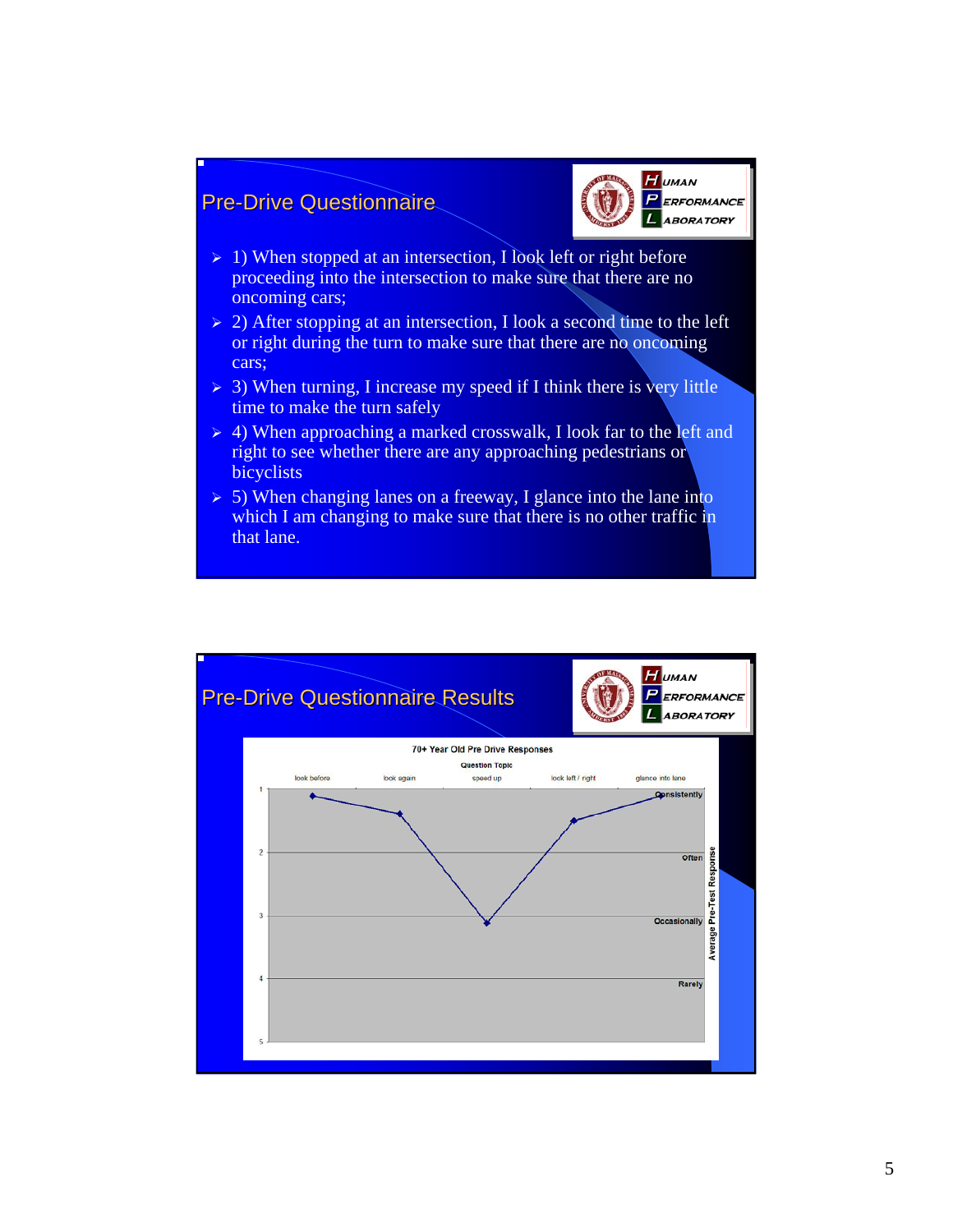### **Scenarios**



- $\triangleright$  Right turn scenarios
- $\triangleright$  Left turn scenarios
- ¾ Peripheral detection scenarios
- ¾ Lane change scenarios

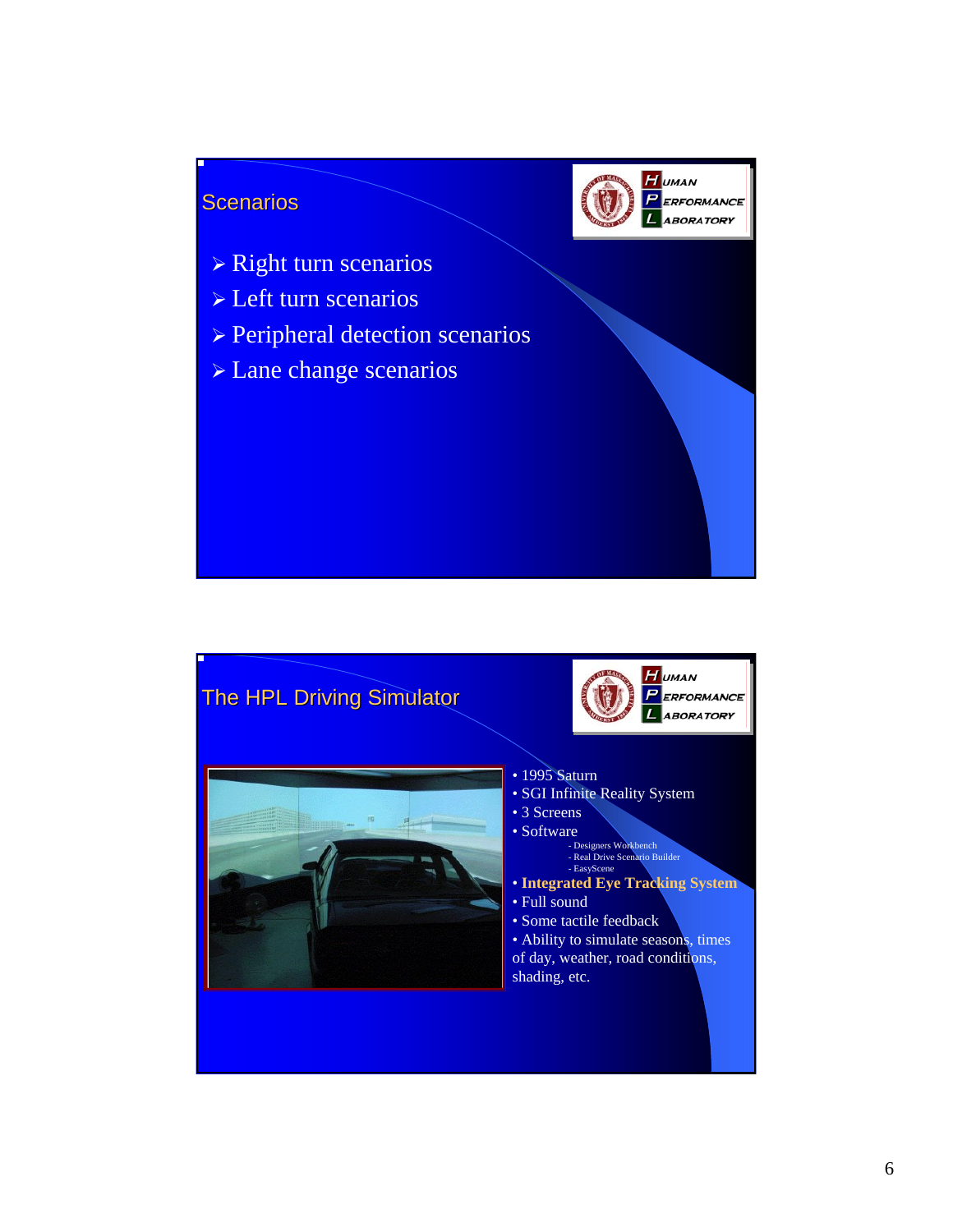

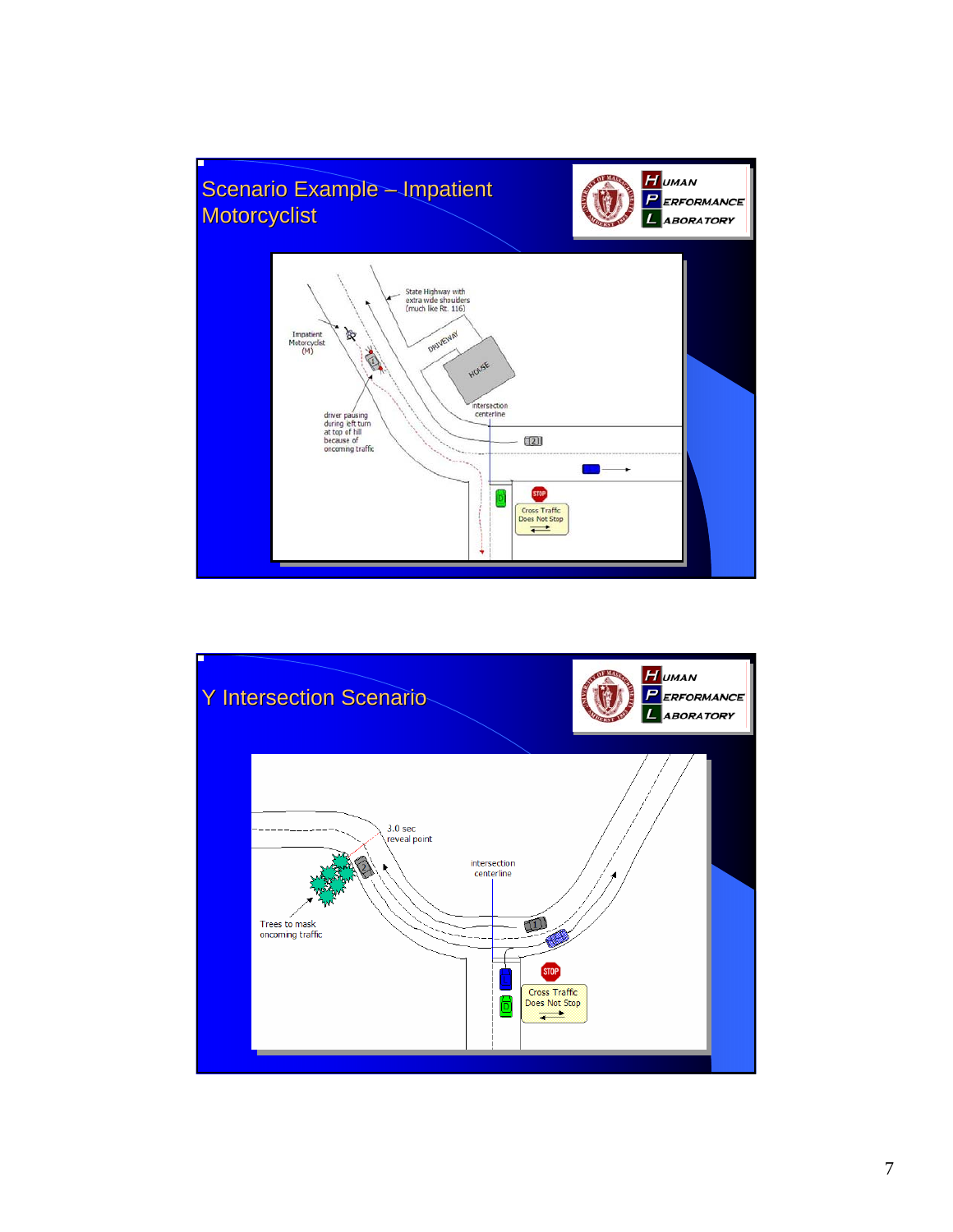

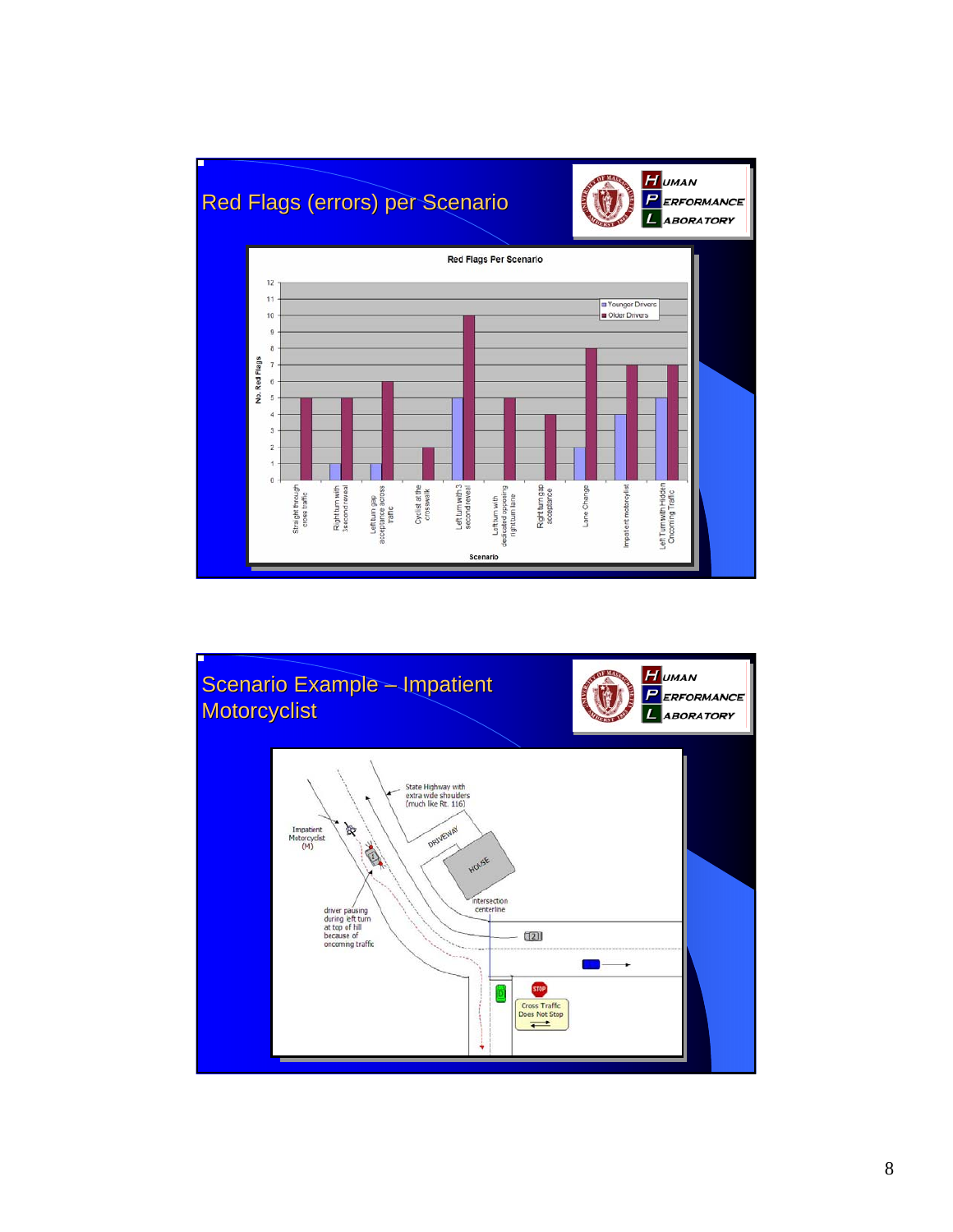# Frequency Distribution of Red Flags



| <b>Reason for Red Flag</b><br>Driver failed to look before or during a turn<br>Driver turned too slowly | <b>Number of Red Flags</b><br>32 |
|---------------------------------------------------------------------------------------------------------|----------------------------------|
|                                                                                                         |                                  |
|                                                                                                         |                                  |
|                                                                                                         | 10                               |
| Driver merged too close to an adjacent<br>vehicle                                                       | 5                                |
| Driver failed to glance into adjacent lane<br>before merging into it                                    |                                  |
| Driver failed to fixate on the risk in the<br>periphery field of vision                                 |                                  |

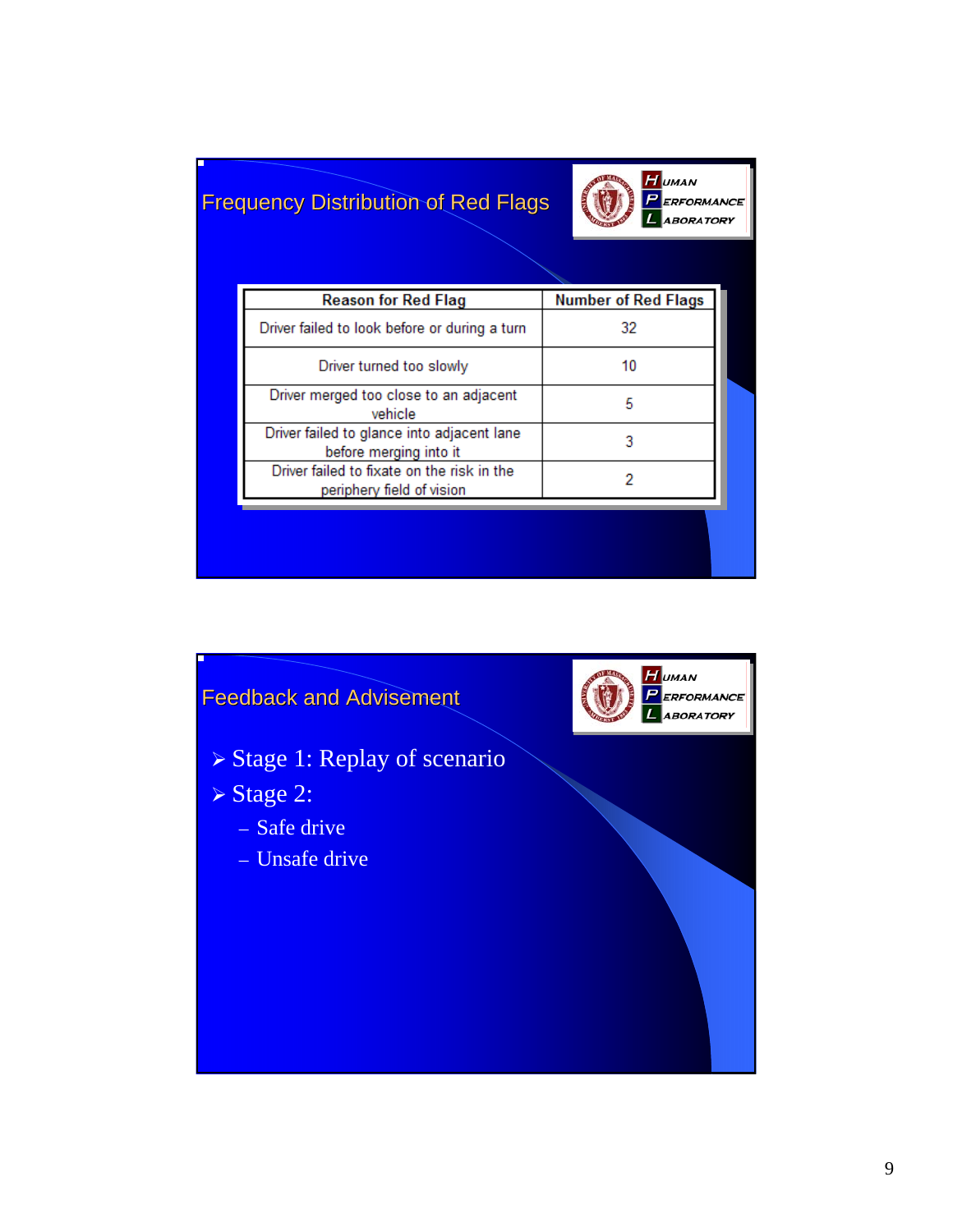

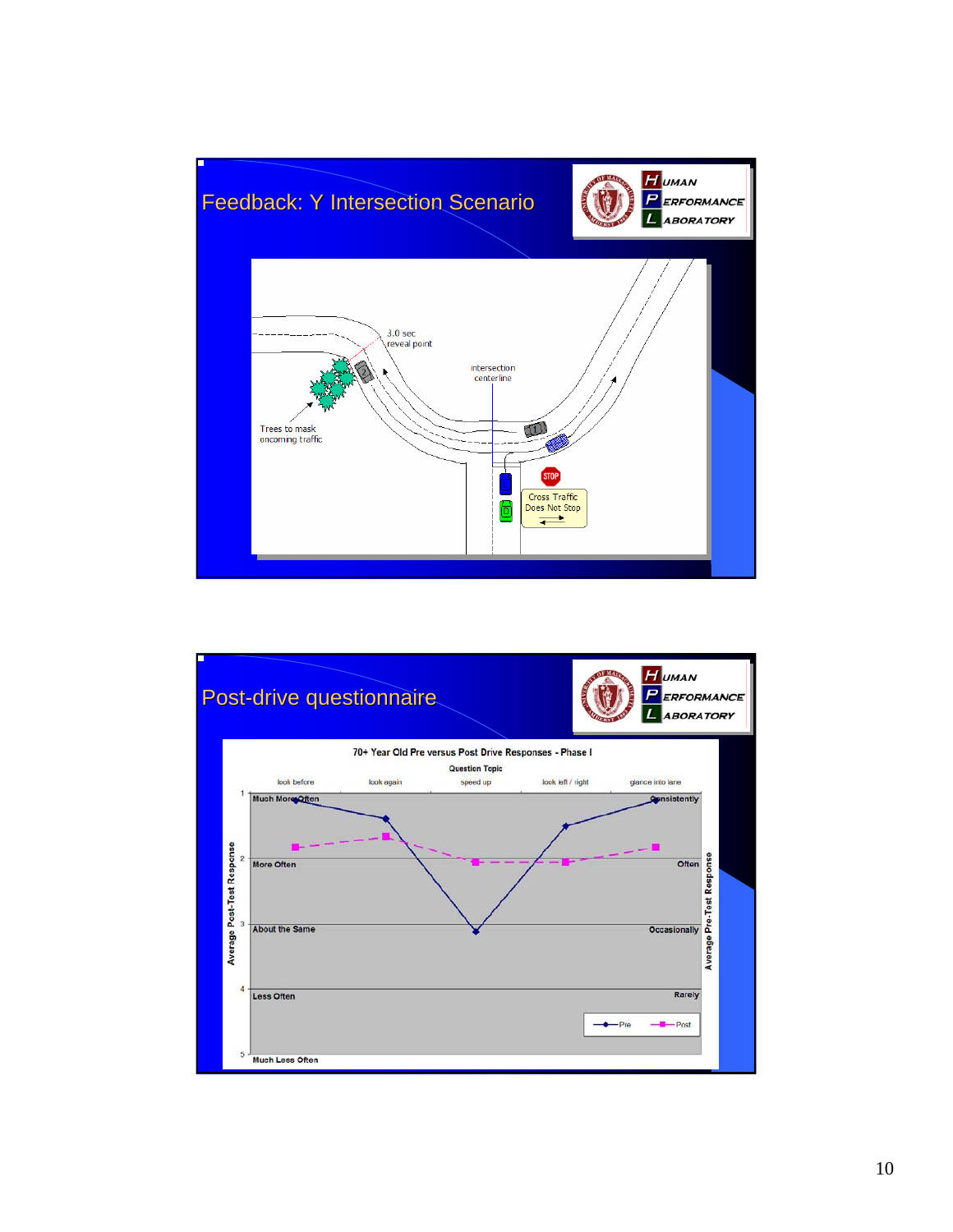In scenarios with red flags, how likely is the driver to modify behavior?



## Procedure – Participant Follow-up



**HUMAN PERFORMANCE BORATORY** 

- ¾ Ten (10) senior drivers were invited back after 6 months
- **≻ Two Cohorts** 
	- 5 with most red flags (high  $RF$ ) 5 or more
	- 5 with the least red flags (low  $RF$ ) 2 or fewer
- ¾ Scenario scenery was changed to disguise the 10 driving scenarios
- $\triangleright$  All 10 drivers drove all three blocks of scenarios again, determining red flags the same way as in their 1<sup>st</sup> drive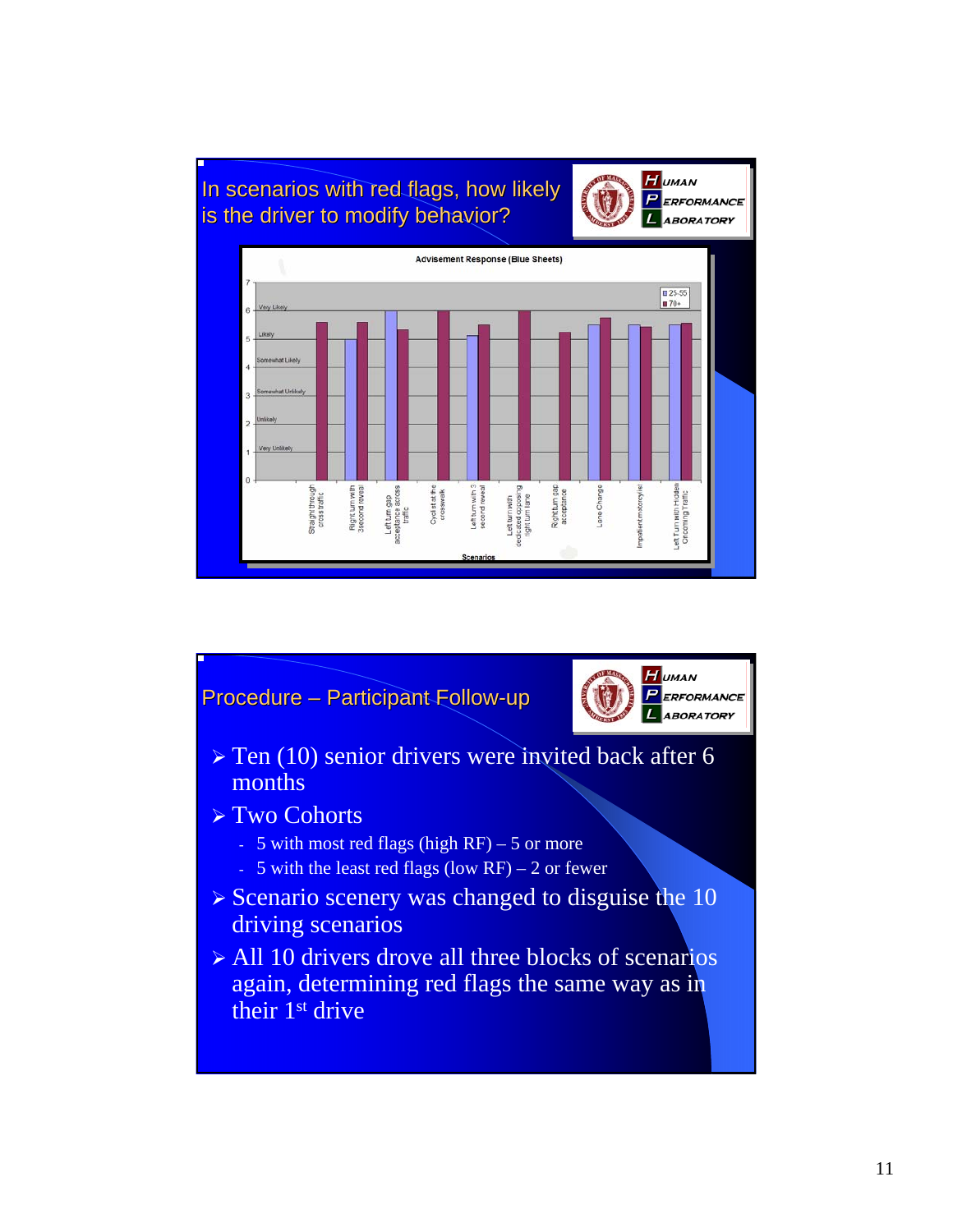### **Follow-up Results**



- ► Both low RF and high RF drivers saw an overall decrease in the number of red flags compared to 1<sup>st</sup> drive
- $\triangleright$  High RF drivers reduction was 20.8%
- $\triangleright$  Low RF drivers reduction was 12.5%
- $\triangleright$  Several of the drivers informally reported that they had made a deliberate effort to incorporate the strategies they learned in the 1<sup>st</sup> session into their day-to-day driving habits

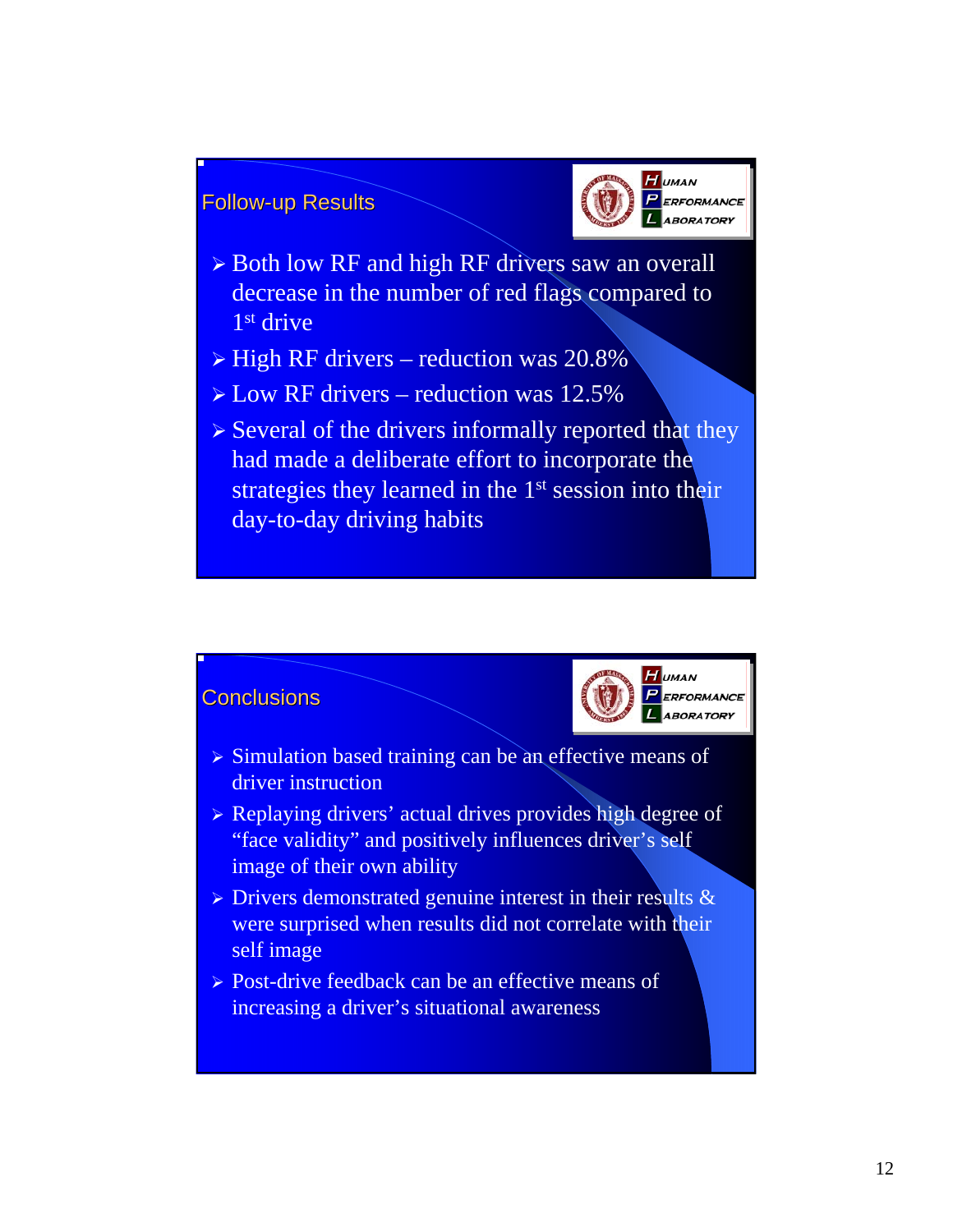#### **Acknowledgements**



The research reported herein was undertaken with the support of a Phase I SBIR grant from the National Institute of Aging (1 R43 AG022777-01) to Drive Square, LLC in Newton, MA, with Konstantin Sizov, CEO, and Jerry Wachtel, President of The Veridian Group, Inc., as Co-Principal Investigators. The Drive Square simulator is being used in a larger study of which this research just forms a part. We also want to acknowledge the National Science Foundation (Equipment Grant SBR 9413733) for their initial help acquiring the driving simulator and Bose Corporation for their contribution of the acoustic equipment.